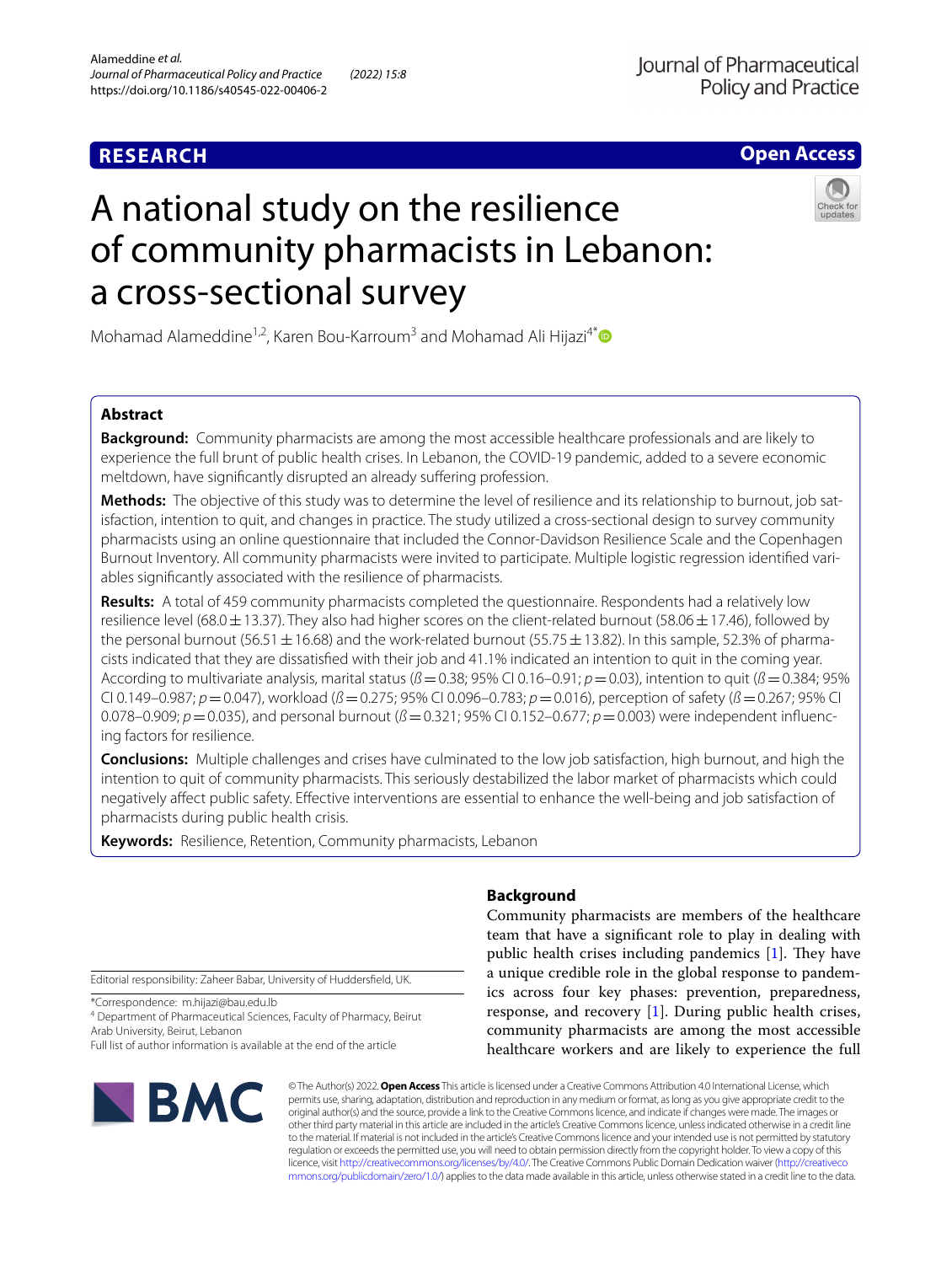brunt of the crisis  $[1, 2]$  $[1, 2]$  $[1, 2]$  $[1, 2]$  $[1, 2]$ . At times when physicians are overworked and emergency rooms are overwhelmed, community pharmacists are often the frst point of contact with the health system for many patients who need reliable health information and advice  $[2]$  $[2]$ . The impact of the corona virus disease 2019 (COVID-19) pandemic has been profound on all health professions, pharmacists are no exception [\[1](#page-8-0)]. Community pharmacists deliver medications to patients, contribute to COVID-19 screening, help with the administration of vaccines, and elucidate misconceptions about COVID-19 treatments [[3\]](#page-8-2). Strict lockdowns result in an even greater dependence on pharmacists, since pharmacies are one of the few places that remain open for public service.

Literature emphasized the importance of including community pharmacists in the pandemic planning protocols as they could play a vital role in society-wide pandemic preparedness [[2\]](#page-8-1). Recently, the "Fédération Internationale Pharmaceutique" (FIP) published guidelines for the pharmacy workforce highlighting core responsibilities associated with the provision of public health services, patient education, and vaccine administration during the COVID-19 pandemic [\[4](#page-8-3)].

Globally, pharmacists and other healthcare workers who are at the frontline against COVID-19, reported experiencing the negative psychological efects of the pandemic, such as severe stress, fear, anxiety, and burn-out [\[5\]](#page-8-4). The increased burden on pharmacists' roles jeopardized their psychological and mental well-being [[5](#page-8-4)]. In fact, unexpected surges in patients seeking medication counseling/health advice, increased risk at work, and increased in drug shortages, are among the multiple challenges reported by pharmacists during the pandemic [\[6](#page-8-5)]. Such challenges were exacerbated by the shortage of personal protective equipment, lack of information related to the virus, and lack of clear policies to guide the daily work of hard working community pharmacists [[6\]](#page-8-5).

Under such difficult working conditions, community pharmacists are at higher risk of experiencing high burnout and post-traumatic stress symptoms [\[7](#page-8-6)]. Occupational burnout has been associated with reduced work productivity, lower job satisfaction, increased turnover, and poorer health outcomes [[8,](#page-8-7) [9\]](#page-8-8). If unaddressed, burnout may have more serious long-term consequences on the labor market of pharmacists after the pandemic is over.

Literature further highlighted the importance of resiliency and adaptability of frontline practitioners to efectively respond to the rapidly changing contexts of the pandemic [[2\]](#page-8-1). Resilience has been defned as the ability to adapt to substantial sources of stress, using resources within the individual or environment to cope with adversity [[10\]](#page-8-9). Several studies revealed that resilience acts as a protective factor against burnout and other psychological outcomes  $[11-13]$  $[11-13]$ . The association between resilience, burnout, job satisfaction and turnover intention has been extensively examined in previous studies among healthcare professionals, especially among nurses [[11](#page-8-10)[–13](#page-8-11)]. However, there is dearth of research on resilience among community pharmacists.

# **The local context**

Lebanon, a small country in the Eastern Mediterranean Region, has endured several wars, civil unrests, and conficts over the last few decades. However, the recent crisis, which started in October 2019, is considered the worst in the history of the country. This is because the country has been facing an ongoing economic collapse, civil unrest, political instabilities, an infectious disease outbreak, and more recently, a massive explosion that ripped through the city's port [[14\]](#page-8-12). Even before the country went into the abovementioned crises, Lebanese pharmacists were quite dissatisfed and have been facing multiple challenges related to the organization of the profession and the protection of their professional status [[15,](#page-8-13) [16](#page-9-0)]. Recent studies reported the challenging work context of community pharmacists with issues including unethical competition, policy violations (e.g., employing non-pharmacists to dispense drugs), and practices that jeopardize public safety (e.g., dispensing medications without a prescription) [[15](#page-8-13), [17](#page-9-1)]. More recently, the fnancial crisis forced more than 700 pharmacies to permanently shut down as pharmacists have been struggling with a dangerous shortage in pharmaceuticals, drugs, and medical supplies, coupled with poor proftability [\[18](#page-9-2)]. During such dire times, supportive strategies and policies are imperative to strengthen community pharmacists and enhance their resiliency.

Given the magnitude of the pandemic and its adverse consequences on the pharmacy profession, it is important to assess the psychological impact of the pandemic on community pharmacists. The objective of this study was to investigate the resilience level of the pharmacy workforce and its relationship to perceived burnout, job satisfaction, turnover intention, and changes in practice (e.g., workload, income, and perception of safety).

# **Methods**

# **Study design and sampling**

A cross-sectional design was utilized to survey community pharmacists in Lebanon. According to the registration database of the Order of Pharmacy in Lebanon (OPL), 4,112 community pharmacists were actively practicing at Lebanese pharmacies at the time of the study. Sample size calculations showed that to estimate a prevalence of resilience of 50%, with a 95% confdence interval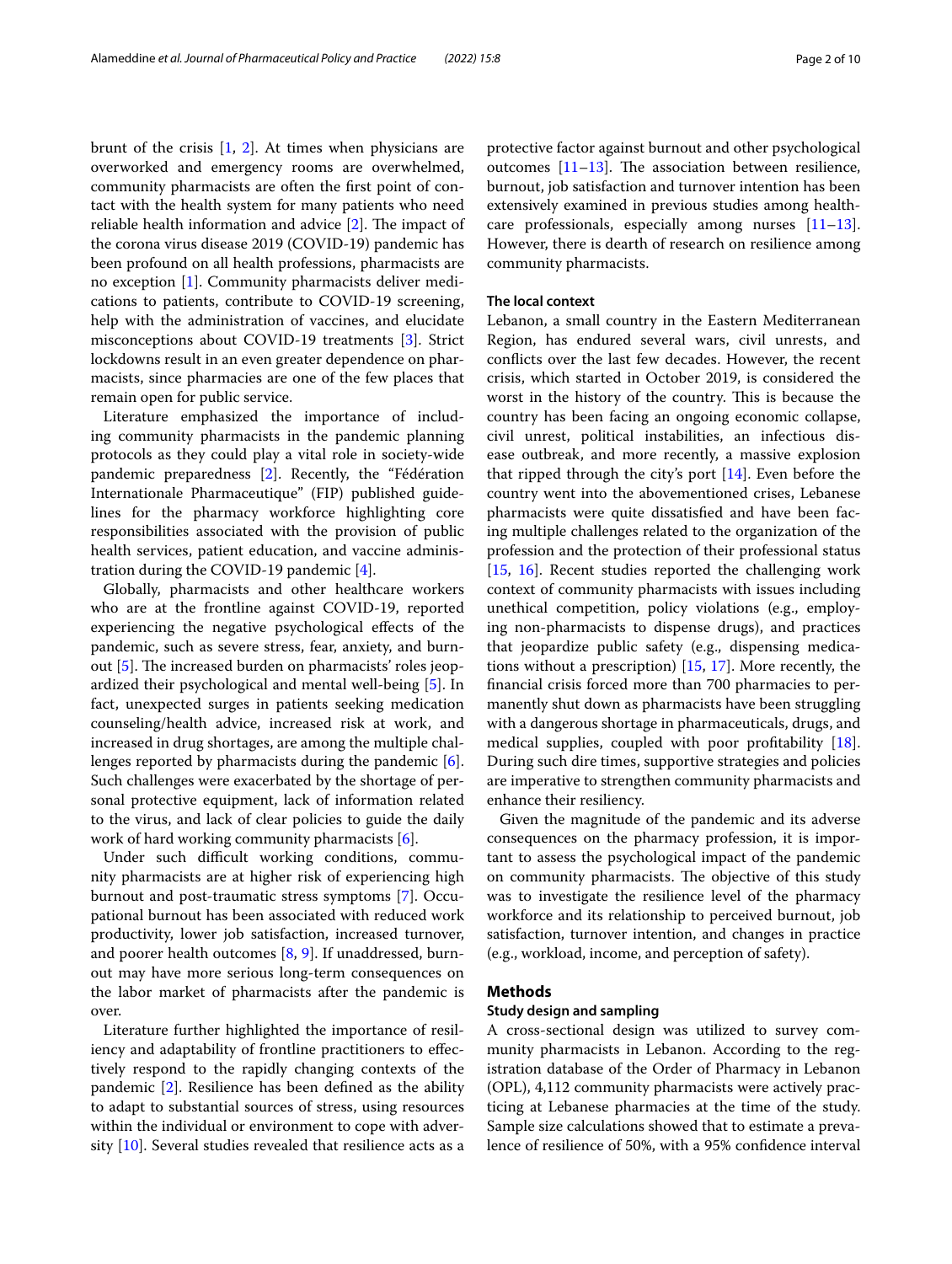(CI) and a margin of error of 5%, a minimum sample of 352 pharmacists were needed for this study  $[19]$  $[19]$  $[19]$ . The 50% prevalence of resilience was assumed due to the lack of previous studies that have measured the degree of resilience of pharmacists in Lebanon and because this will render the highest sample size in this study. Pharmacists were included in this study if they are licensed to practice by Ministry of Public Health (MoPH), registered with the OPL, working in a pharmacy whether as pharmacy owner or as an employee, and conversant in either English or Arabic languages.

### **Survey instruments**

A fve-segment questionnaire was utilized for data collection. The first segment consisted of socio-demographic characteristics, such as age, gender, marital status, level of education, and employment status. In the second segment, pharmacists were asked to rate their job satisfaction on a 5-point Likert scale. They were also asked about their intention to quit their current workplace in the coming year; followed by a question probing their plans if they intend to quit. The third segment included selfreported questions related to pharmacists' practice during the COVID-19 pandemic (e.g., workload, perception of risk, salary, and safety). The fourth segment entailed a 25-items resilience scale developed by Connor and Davidson (CD-RISC) to assess resilience among respondents. Note that the scale was used with the permission of the authors [[20\]](#page-9-4). Pharmacists were requested to answer using a 5-point Likert scale with  $0=$  not true at all and  $4$ =true nearly all the time. The scale showed good reliability and validity scores, with Cronbach alpha value calculated as 0.89 [\[21\]](#page-9-5).

The last segment of the questionnaire included the Copenhagen Burnout Inventory (CBI) to measure professional burnout among respondents. The scale consists of 19-items with 3 subscales: personal burnout (6 items), work-related burnout (7 items), and client-related burnout (6 items). Personal burnout measures burnout from an individual perspective related to n individual's degree of physical and psychological exhaustion and fatigue, whereas work-related burnout and client-related burnout measure burnout as related to the individual's work and that related to the relationship with clients, respectively [[22\]](#page-9-6). Items are scored on a 5-point Likert scale from always to never. The Cronbach alphas for the Copenhagen Burnout Inventory subscales were calculated as 0.85–  $0.87$  [ $23$ ], indicating good internal consistency. The scales were translated to Arabic language and back-translated to English by experts. A pilot test was conducted with 10 pharmacists to validate the questionnaire, no signifcant changes were introduced to the questionnaire following pilot testing. The online questionnaire was developed using Lime Survey software [[24\]](#page-9-8).

# **Data collection**

The study utilized an online survey tool to collect data between December 2020 and January 2021. A deidentifed list of contact numbers of community pharmacists was obtained from the OPL. An invitation letter was sent along with a consent form and the online questionnaire to all community pharmacists via short message service (SMS). Only consenting pharmacists were able to complete the questions which took an average of 10 min to complete and was available in both English and Arabic.

## **Data analysis**

The collected data were analyzed using the Statistical Package for Social Sciences software (IBM SPSSv.24). Descriptive statistics including frequencies, mean, and standard deviation were generated to describe the characteristics of the study population, such as the pharmacists' burnout levels, degree of resilience, and intention to quit. Simple logistic regression was carried out to determine the independent variables that were signifcantly associated with resilience. To adjust for confounders, the variables that were signifcantly associated with resilience in the simple logistic regression were entered into a multiple logistic regression model. Quartiles were used to analyze the CD-RISC resilience scale [[25\]](#page-9-9). Pharmacists were grouped in three groups: low resilience (participants falling in the lowest quartile), moderate resilience (participants belonging to the second and third quartiles), and high resilience (participants falling in the highest quartile)  $[25]$ . The total score for each of the three CBI burnout subscales is the mean value obtained from the individual parts. For the sake of statistical analysis, we have chosen CBI scores of 50 or below to be categorized as low burnout and scores higher than 50 to categorize as high burnout [\[22](#page-9-6), [26\]](#page-9-10). Higher scores for each subscale indicated more burnout. All analysis was carried at 0.05 signifcance level.

## **Ethical considerations**

Ethical approval was obtained from the Institutional Review Board (IRB) (2020-H-0067-P-R-0406). Participants were asked to electronically sign the consent form before flling the questionnaire. Participation was entirely voluntary and there were no risks or harms resulting from completing the questionnaire. All ethical issues of anonymity and confdentiality of participants were assured in this study.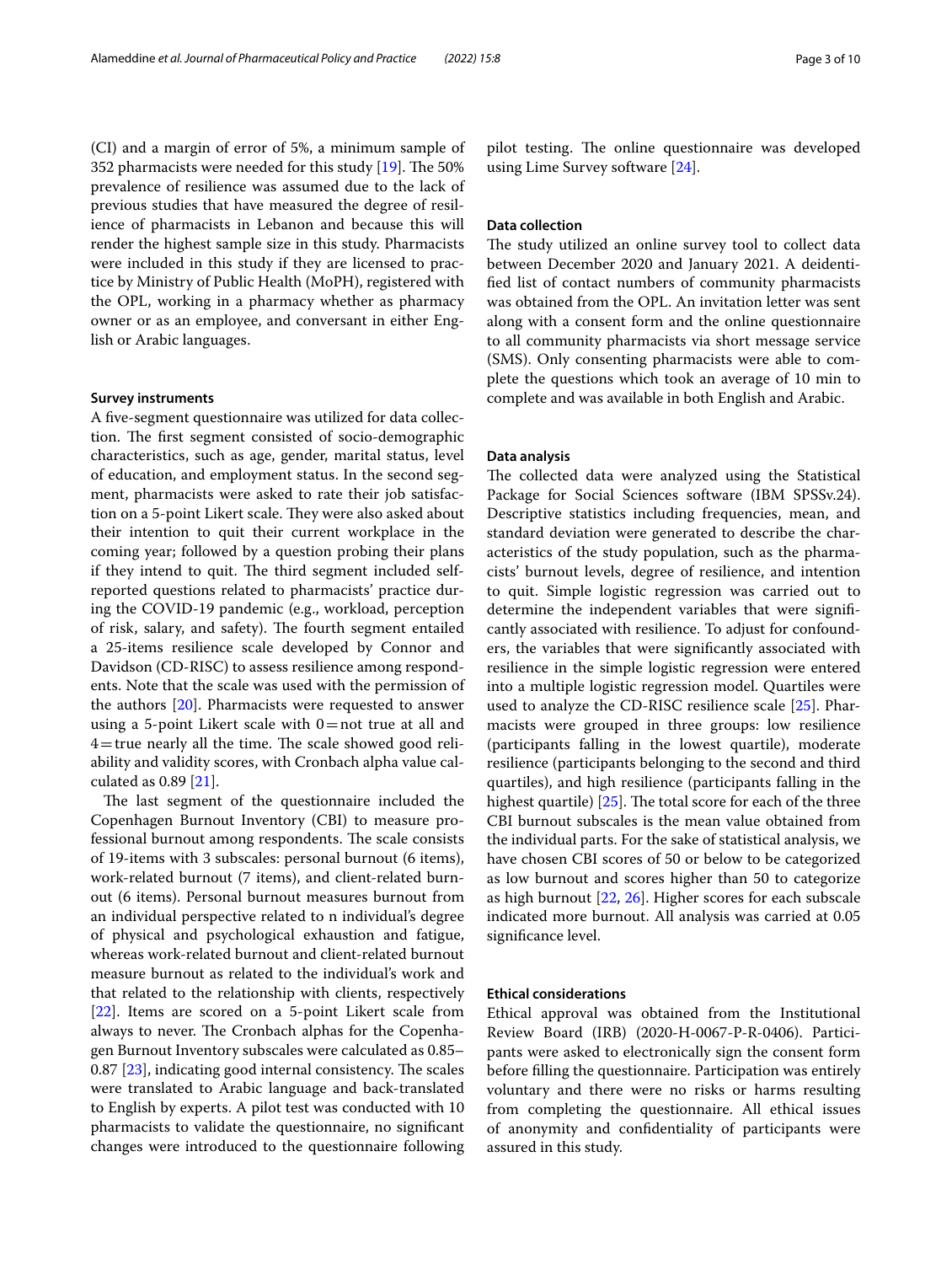# **Results**

A total of 459 pharmacists completed the questionnaire. The demographic distribution of respondents and their professional characteristics are presented in Table [1](#page-3-0). Among the participants, 235 were females (60%), 223 were below 45 years (69.5%), and 341 were ever married (74.8%) (married at least once in their lives). As for the educational level, 69% of respondents graduated from universities inside Lebanon. While close to half of the respondents reported holding a bachelor's degree, 22.7, 25.5 and 4.1%, reported holding a master's degree, a Pharm D and a PhD, respectively. A total of 62% of respondents reported more than 10 years of experience. The majority of respondents were pharmacy owners (63.5%), while the remaining were either working as full time  $(29.1\%)$  or part time  $(7.4\%)$ . These results are relatively similar to the national distribution of community pharmacists among the various governorates, suggesting that this sample is representative of the general pharmacy workforce [\[17](#page-9-1)].

As displayed in Table [2](#page-3-1), slightly more than half of the responding pharmacists (52.3%) were dissatisfed with their job, 28% were satisfed, and 19.7% were neutral.

|                                                                                   | Frequency<br>$(N = 459)$ | <b>Valid percent</b> |
|-----------------------------------------------------------------------------------|--------------------------|----------------------|
| Job satisfaction                                                                  |                          |                      |
| Satisfied                                                                         | 115                      | 28.0                 |
| Neutral                                                                           | 81                       | 19.7                 |
| Dissatisfied                                                                      | 215                      | 52.3                 |
| Missing                                                                           | 48                       |                      |
| Intention to quit over the next 12 months                                         |                          |                      |
| Very unlikely                                                                     | 95                       | 23.8                 |
| Unlikely                                                                          | 141                      | 35.3                 |
| Likely                                                                            | 105                      | 26.3                 |
| Very likely                                                                       | 59                       | 14.8                 |
| Missing                                                                           | 59                       |                      |
| If you are intending to quit, would you<br>like to:                               |                          |                      |
| Migrate from Lebanon                                                              | 261                      | 66.1                 |
| Stop working                                                                      | 53                       | 13.4                 |
| Work in a non-health organization                                                 | 25                       | 6.3                  |
| Work in the profession of pharmacy at<br>another institution or sector in Lebanon | 56                       | 14.2                 |

Missing 64

<span id="page-3-0"></span>**Table 1** Demographic and professional characteristics of the study population

| Variable                                          | Characteristics            | Frequency ( $N = 459$ ) | <b>Valid Percent</b> |
|---------------------------------------------------|----------------------------|-------------------------|----------------------|
| Gender                                            | Female                     | 235                     | 60.1                 |
|                                                   | Male                       | 156                     | 39.9                 |
| Age                                               | 20-29 years                | 96                      | 20.9                 |
|                                                   | 30-45 years                | 223                     | 48.6                 |
|                                                   | 46-55 years                | 92                      | 20.0                 |
|                                                   | More than 55 years         | 48                      | 10.5                 |
| Marital status                                    | Ever married               | 341                     | 74.8                 |
|                                                   | Never married              | 115                     | 25.2                 |
| Highest education                                 | <b>BSc Pharmacy</b>        | 218                     | 47.6                 |
|                                                   | Pharm D                    | 117                     | 25.5                 |
|                                                   | Masters                    | 104                     | 22.7                 |
|                                                   | PhD                        | 19                      | 4.1                  |
| Years of experience                               | Less than 5 years          | 69                      | 15.2                 |
|                                                   | $5-10$ years               | 104                     | 22.9                 |
|                                                   | More than 10 years         | 282                     | 62.0                 |
| Governorate                                       | Beirut                     | 89                      | 19.4                 |
|                                                   | Mount Lebanon              | 138                     | 30.1                 |
|                                                   | North Lebanon              | 91                      | 19.8                 |
|                                                   | South (including Nabatieh) | 87                      | 19.0                 |
|                                                   | Begaa                      | 54                      | 11.8                 |
| Employment status                                 | Pharmacy owner             | 290                     | 63.5                 |
|                                                   | Full time                  | 133                     | 29.1                 |
|                                                   | Part time                  | 34                      | 7.4                  |
| What is the location of the university you gradu- | Inside Lebanon             | 318                     | 69.3                 |
| ated from?                                        | Outside Lebanon            | 141                     | 30.7                 |

# <span id="page-3-1"></span>**Table 2** Analysis of job satisfaction and intention to quit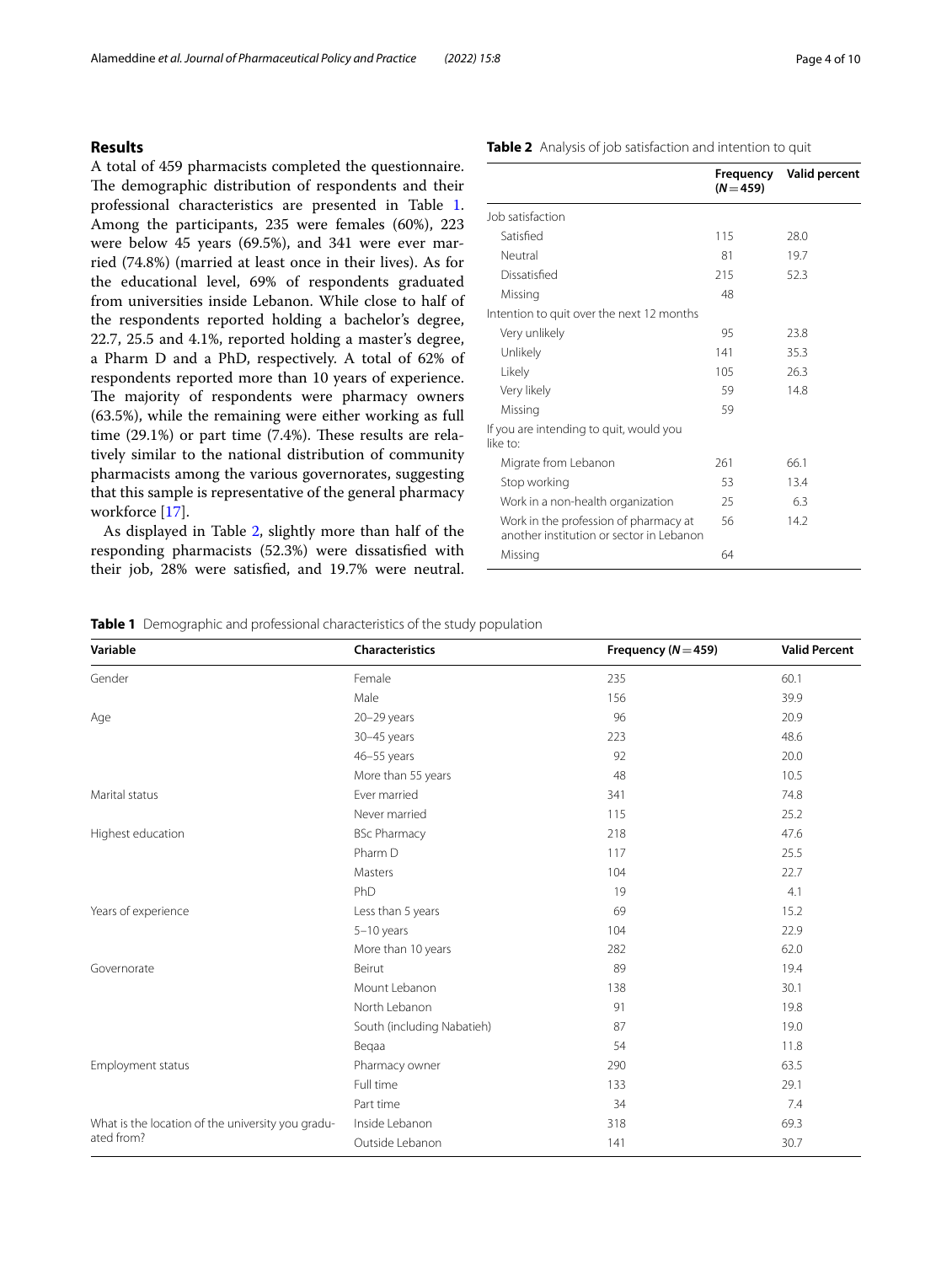Table [2](#page-3-1) also reveals that a sizable proportion of responding pharmacists (41.1%) indicated that they would likely/ very likely quit their current workplace in the next 12 months. Among those planning to quit, about two thirds reported that they would like to migrate outside Lebanon (66.1%), shift to work in another pharmaceutical sector inside Lebanon (14.2%), stop working (13.4%), or work in a non-health organization (6.3%).

The results of the questions assessing the impact of COVID-19 pandemic on the community pharmacists' practice are displayed in Table [3](#page-4-0). An overwhelming majority of pharmacists (89.6%) believed that they are at risk, of which 59.3% perceived the risk to be moderate and 30.3% perceived the risk to be high. Similarly, 83.3% of responding pharmacists reported that they felt less safe during the COVID-19 pandemic, while only a small proportion reported that they feel safer (9.9%) or reported no change in safety (6.8%). Regarding workload, 70.8% of respondents reported an increase in their workload because of the pandemic, while the remaining reported no change in their workload (17.2%) or a decreased workload (12%).

Community pharmacists in this sample had a mean CD-RISC resilience score of  $68.0 \pm 13.37$ , with total scores ranging from  $18$  to  $100$  (Table [4\)](#page-5-0). The resilience levels of pharmacists were diferentiated using quartile scores. The average levels of burnout as per the CBI among responding pharmacists were divided into low and high burnout groups. Pharmacists had higher

<span id="page-4-0"></span>**Table 3** Analysis of COVID-19-related factors in the study population

|                       | Frequency<br>$(N = 459)$ | <b>Valid percent</b> |
|-----------------------|--------------------------|----------------------|
| Perception of risk    |                          |                      |
| No risk               | 12                       | 3.1                  |
| I ow risk             | 28                       | 7.3                  |
| Moderate risk         | 227                      | 59.3                 |
| High risk             | 116                      | 30.3                 |
| Impact on income      |                          |                      |
| Income decreased      | 145                      | 37.8                 |
| Income increased      | 87                       | 22.7                 |
| No change in income   | 152                      | 39.6                 |
| Impact on workload    |                          |                      |
| Workload increased    | 271                      | 70.8                 |
| No change in workload | 66                       | 17.2                 |
| Workload decreased    | 46                       | 12.0                 |
| Impact on safety      |                          |                      |
| Less safe             | 320                      | 83.3                 |
| No change in safety   | 26                       | 6.8                  |
| Safer                 | 38                       | 9.9                  |

scores on the client-related burnout  $(58.06 \pm 17.46)$ , followed by the personal burnout  $(56.51 \pm 16.68)$  and the work-related burnout (55.75 $\pm$ 13.82). High levels of personal, work-related, and client-related burnout were found among 56.7%, 58.2%, and 57% of pharmacists, respectively.

The association between resilience and the sociodemographic and professional characteristics as derived from simple and multiple logistic regression are displayed in Table [5.](#page-6-0) Simple and multiple logistic regression results indicated that among all sociodemographic characteristics considered in this study, marital status was the sole predictor of resilience. Those who were never married had significantly lower resilience levels  $(\beta = 0.38; 95\% \text{ CI})$ 0.16–0.91;  $p = 0.03$ ). Table [5](#page-6-0) also shows the association of psychological and professional variables with resilience. Pharmacists who indicated that upon turnover they are willing to work as a pharmacist in other places had significantly higher resilience scores as compared to pharmacists who preferred to migrate from Lebanon  $(\beta = 3.934;$ 95% CI 1.031–15.006; *p*=0.045). No signifcant association was observed between the "very unlikely to quit" and the "very likely to quit" groups. Pharmacists indicating workload reduction had signifcantly lower resilience levels compared with those who indicated increase in workload (*ß*=0.275; 95% CI 0.096–0.783; *p*=0.016). Similarly, pharmacists who experienced no change in safety had signifcantly lower resilience levels compared to their counterparts who indicated feeling less safe (*ß*=0.267; 95% CI 0.078–0.909; *p*=0.035). Personal burnout retained statistically signifcant association with lower resilience levels (*ß*=0.321; 95% CI 0.152–0.677;  $p=0.003$ ). In this sample, work-related and client-related burnout were not signifcantly associated with resilience.

# **Discussion**

To the authors' best knowledge, this is the frst study to report the level of resilience and burnout and the associated factors among community pharmacists in Lebanon. The study reports that the average resilience of community pharmacists was  $68.0 \pm 13.37$ . Significant determinants of resilience included marital status, intention to quit, workload, perception of safety, and personal burnout. Study fndings revealed that the pharmacy workforce is dissatisfed (52.3%) and destabilized (41% likely or very likely to quit their jobs in the next year).

In this study, 41% of community pharmacists indicated an intention to quit their current job in the next 12 months, and 85.8% of the respondents were planning to leave the Lebanese labor market either to migrate outside the country, seek early retirement, or work in a nonhealth organization. The turnover intention of Lebanese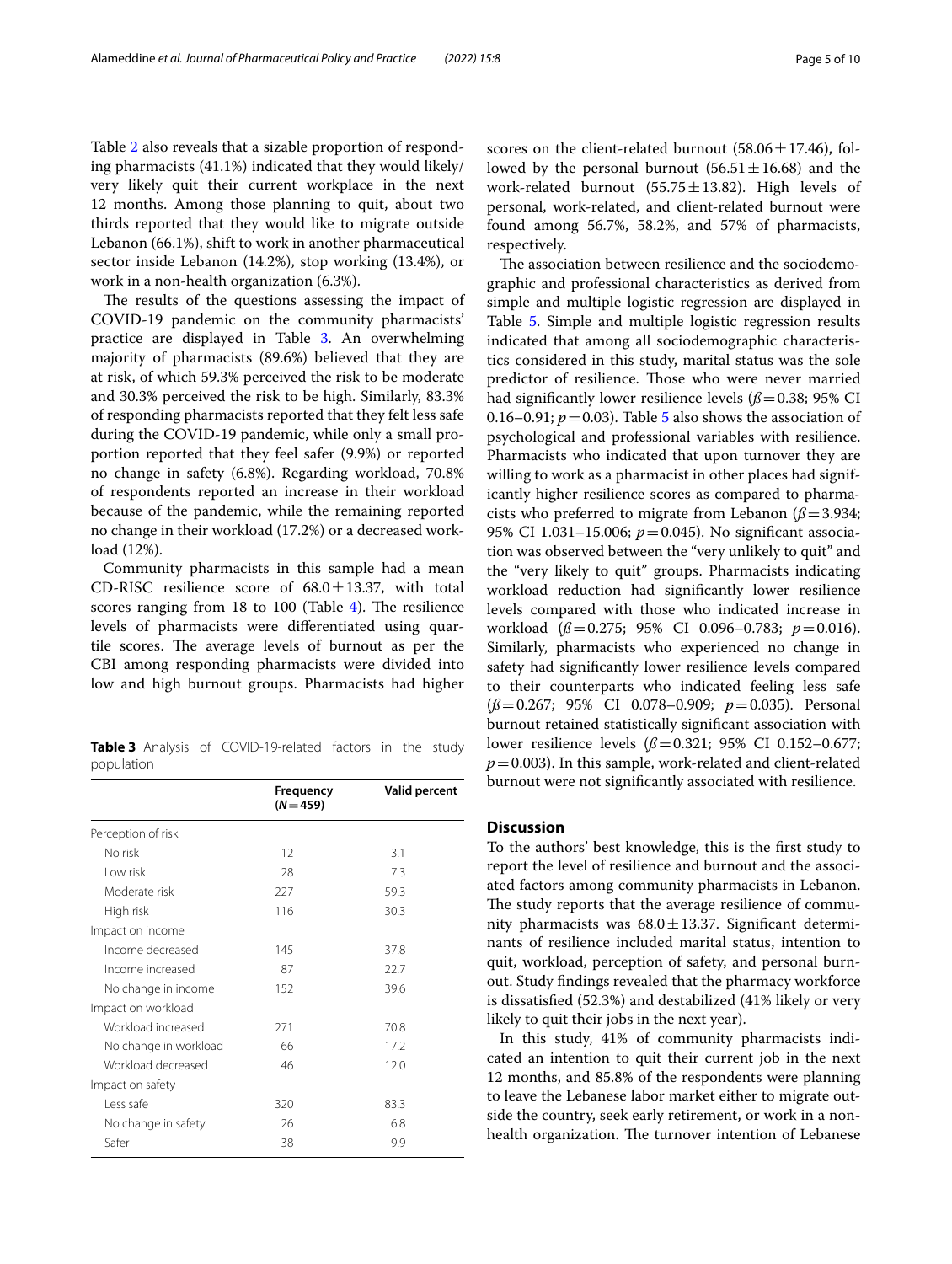<span id="page-5-0"></span>

|  |  | Table 4 Analysis of resilience and burnout levels in the study population |  |  |  |  |
|--|--|---------------------------------------------------------------------------|--|--|--|--|
|--|--|---------------------------------------------------------------------------|--|--|--|--|

| Analysis of the CD-RISC results |                         |                  |
|---------------------------------|-------------------------|------------------|
| Mean (SD)                       |                         | $68.0 \pm 13.37$ |
| Minimum                         |                         | 18               |
| Maximum                         |                         | 100              |
|                                 | Frequency ( $N = 459$ ) | Valid percent    |
| First quartile                  | 91                      | 27.3             |
| Second quartile                 | 81                      | 24.3             |
| Third quartile                  | 79                      | 23.7             |
| Fourth quartile                 | 82                      | 24.6             |
| Missing                         | 126                     |                  |

#### **Analysis of the CBI results**

|                        | Frequency ( $N = 459$ ) | Valid percent | Mean (SD)         |
|------------------------|-------------------------|---------------|-------------------|
| Personal burnout       |                         |               | $56.51 \pm 16.68$ |
| Low                    | 120                     | 43.3          |                   |
| High                   | 157                     | 56.7          |                   |
| Missing                | 182                     |               |                   |
| Work-related burnout   |                         |               | $55.75 \pm 13.82$ |
| Low                    | 84                      | 41.8          |                   |
| High                   | 117                     | 58.2          |                   |
| Missing                | 258                     |               |                   |
| Client-related burnout |                         |               | $58.06 \pm 17.46$ |
| Low                    | 102                     | 43            |                   |
| High                   | 135                     | 57            |                   |
| Missing                | 222                     |               |                   |

pharmacists is lower than that in Saudi Arabia, whereby 61.2% of pharmacists reported their intention to leave their current job [\[27](#page-9-11)]. Previous studies highlighted several factors that might be attributable to pharmacists' intention to quit, including: place of practice, workload, income and benefts [[27\]](#page-9-11), and organizational identifcation (feeling that they are valuable to the organization and the public) [\[28\]](#page-9-12). A major attrition from the market would result in pharmacists' shortage, which could in turn destabilize the labor market, impact the sustainability of the pharmacy workforce, and negatively afect patient safety. A high turnover of community pharmacists will only exacerbate the current critical circumstances and further weaken the healthcare system and the pharmacy profession. Consequently, the Lebanese population (especially in peripheral or remote areas) would be at risk of having restricted access to pharmaceutical services.

The satisfaction of community pharmacists in Lebanon (28%) was much lower than that of their counterparts in Pakistan (77% satisfed) [\[29](#page-9-13)], and Saudi Arabia (64% satisfed) [[27](#page-9-11)]. However, it is noteworthy that the data collected for those studies was prior to the pandemic. Recent studies from Lebanon have identifed signifcant challenges in the pharmacy practice that afect pharmacists' job satisfaction and their turnover intention [\[15](#page-8-13)]. The high rates of job dissatisfaction among community pharmacists raise concerns related to their quality of life and the associated quality of services delivered. Job satisfaction has a direct impact on the mental and psychological well-being of pharmacists [\[27\]](#page-9-11). Likewise, previous studies showed that lower job satisfaction and the presence of work-related stressors are signifcantly associated with pharmacists' turnover intention [\[27](#page-9-11)]. In addition, pharmacists' job satisfaction is closely linked to the safety of medication dispensing  $[30]$  $[30]$ . Given the vital role of pharmacists during the ongoing pandemic, it is essential to implement evidence-based improvements to the working conditions of pharmacists in Lebanon to enhance their retention and prevent further attrition. Pharmacy stakeholders should heed these study fndings and devise and implement a national strategy for the improvement of the working conditions of community pharmacists.

The ongoing economic crisis have further deteriorated the job satisfaction of community pharmacists in Lebanon. This is because the profitability of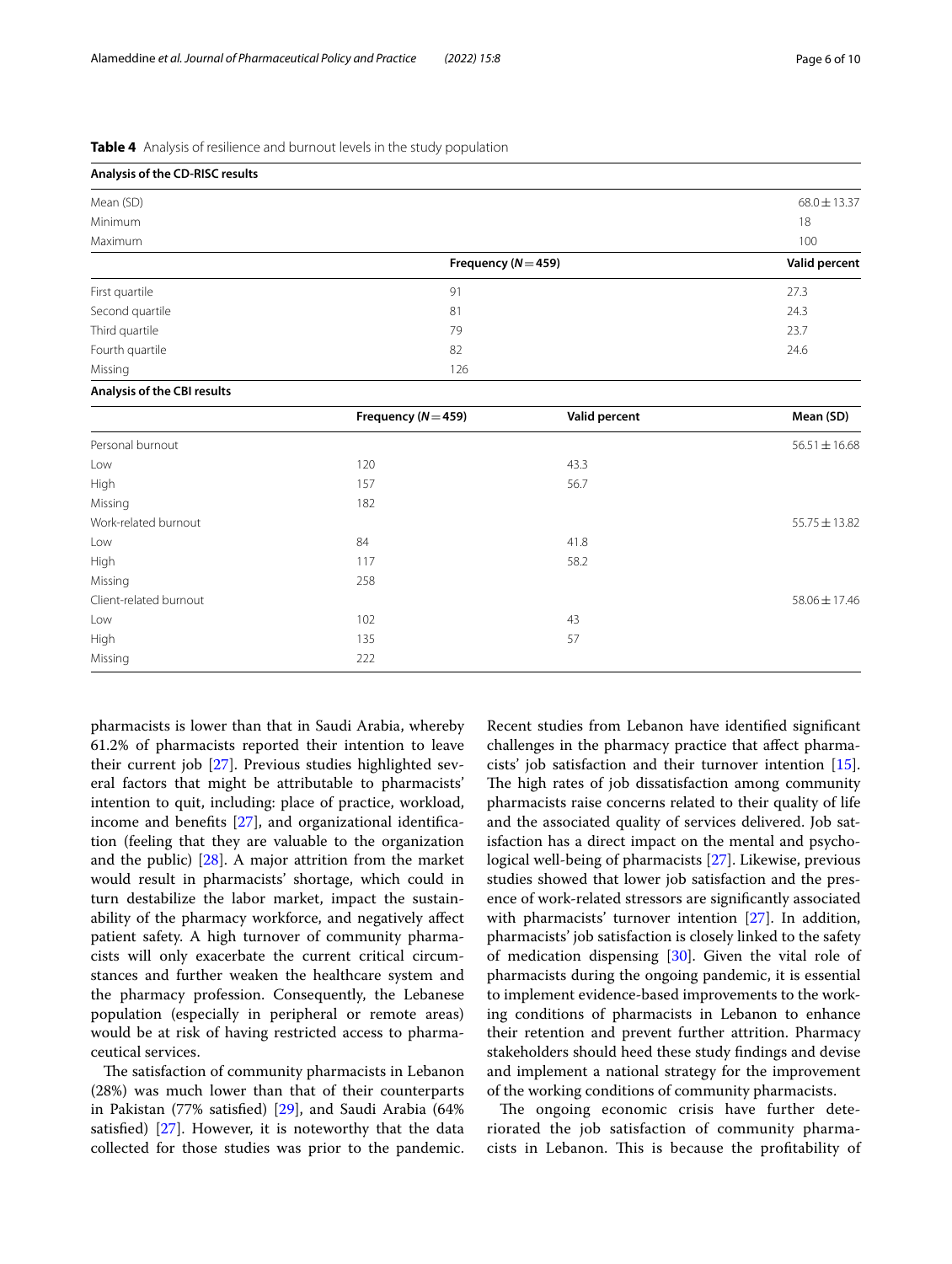| Variable                           | Simple logistic regression |         | Multiple logistic regression |         |
|------------------------------------|----------------------------|---------|------------------------------|---------|
|                                    | ß; 95% Confidence Interval | P-value | ß; 95% Confidence interval   | P value |
| Gender                             |                            |         |                              |         |
| Male                               | $0.809(0.479 - 1.367)$     | 0.428   |                              |         |
| Constant                           | 2.756                      | 0.000   | $0.517(0.251 - 1.067)$       | 0.074   |
| Age                                |                            |         |                              |         |
| 20-29 years                        |                            | 0.305   |                              | 0.993   |
| $30 - 55$ years                    | 1.487 (0.837-2.641)        | 0.176   | 1.058 (0.382-2.928)          | 0.914   |
| More than 55                       | 1.863 (0.705-4.928)        | 0.210   | 1.025 (0.219-4.799)          | 0.975   |
| Constant                           | 1.917                      | 0.010   |                              |         |
| Marital status                     |                            |         |                              |         |
| Never married                      | $0.577(0.342 - 0.974)$     | 0.040   | $0.384(0.162 - 0.910)$       | 0.030   |
| Constant                           | 3.085                      | 0.000   |                              |         |
| Intention to quit                  |                            |         |                              |         |
| Very unlikely                      |                            | 0.050   |                              | 0.171   |
| Unlikely                           | $0.402(0.194 - 0.833)$     | 0.014   | $0.384(0.149 - 0.987)$       | 0.047   |
| Likely                             | $0.394(0.183 - 0.849)$     | 0.017   | $0.560(0.205 - 1.529)$       | 0.258   |
| Very likely                        | $0.353(0.151 - 0.822)$     | 0.016   | $0.866(0.254 - 2.952)$       | 0.818   |
| Constant                           | 5.667                      | 0.000   |                              |         |
| Ouit where                         |                            |         |                              |         |
| Migrate from Lebanon               |                            | 0.134   |                              | 0.056   |
| Stop working                       | 1.153 (0.560-2.375)        | 0.700   | $0.848(0.314 - 2.288)$       | 0.744   |
| Work outside health sector         | 1.009 (0.372-2.737)        | 0.987   | $0.286(0.064 - 1.276)$       | 0.101   |
| Work as pharmacist in other places | 2.954 (1.197-7.290)        | 0.019   | 3.934 (1.031-15.006)         | 0.045   |
| Constant                           | 2.313                      | 0.000   |                              |         |
| Impact of COVID-19 on workload     |                            |         |                              |         |
| Workload increased                 |                            | 0.054   |                              | 0.022   |
| No change to workload              | 2.127 (0.989-4.576)        | 0.054   | 1.754 (0.654-4.708)          | 0.265   |
| Workload decreased                 | $0.665(0.330 - 1.338)$     | 0.253   | $0.275(0.096 - 0.783)$       | 0.016   |
| Constant                           | 2.507                      | 0.000   |                              |         |
| Impact of COVID-19 on safety       |                            |         |                              |         |
| Less safe                          |                            | 0.087   |                              | 0.040   |
| No change in safety                | $0.607(0.252 - 1.459)$     | 0.264   | $0.267(0.078 - 0.909)$       | 0.035   |
| Safer                              | 2.730 (0.927-8.038)        | 0.068   | 3.145 (0.586-16.887)         | 0.182   |
| Constant                           | 2.564                      | 0.000   |                              |         |
| Personal burnout level             |                            |         |                              |         |
| High personal burnout              | $0.489(0.282 - 0.849)$     | 0.011   | $0.321(0.152 - 0.677)$       | 0.003   |
| Constant                           | 3.480                      | 0.000   |                              |         |

<span id="page-6-0"></span>**Table 5** Association of sociodemographic and professional characteristics with resilience in the study population as derived from the bivariate analysis

Signifcant *P*-values (< 0.05) are bolded

pharmacists in Lebanon is directly related to the pricing and sales volume of pharmaceutical drugs. While the local currency has lost more than 90% of its value [[31](#page-9-15)], the profit of community pharmacists has not increased, and remained at the official exchange rate of local currency to US dollars at the time when the pharmacy operating expenses have increased several fold  $[32]$  $[32]$ . This has led more than 700 pharmacies to shut their doors [[18\]](#page-9-2), with many more expected to follow in the absence of swift interventions by concerned stakeholder to stabilize the market. The findings of this study, when viewed in context, are quite worrisome and constitute an urgent call for action by all pharmacy stakeholders in Lebanon, including the MOPH, the OPL and academic institutions. A revision of the current business model for the compensation of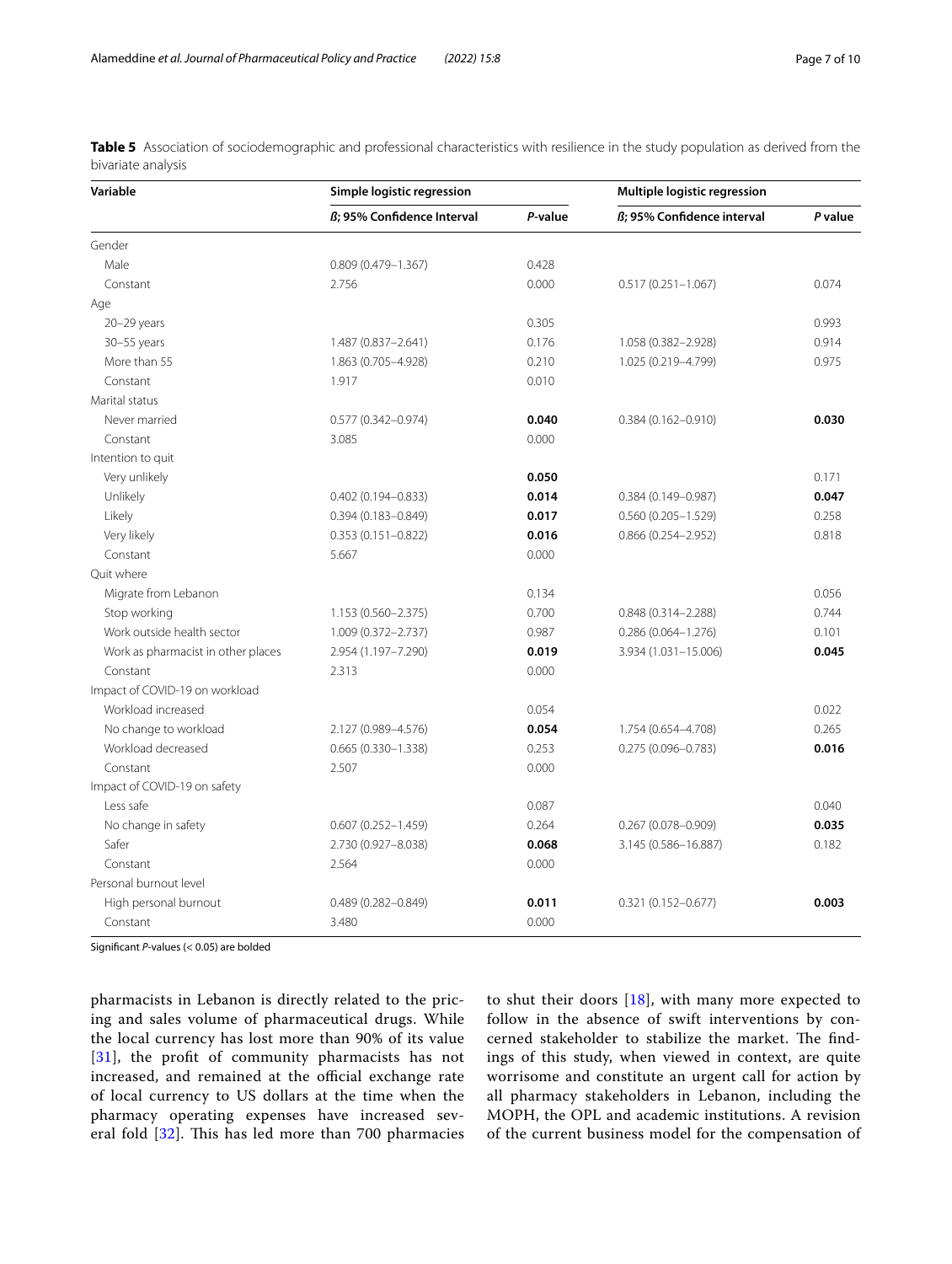community pharmacists is necessary to prevent further attrition of pharmacists and deterioration of the profession.

Our fndings also suggested that the COVID-19 pandemic has signifcantly impacted pharmacists' satisfaction, but the socioeconomic factors and government instability could be the main infuencing factors to their intention to leave. In this sample, only 30% of community pharmacists perceived their risk as high, 62% reported that their incomes were not changed or increased, and 70.8% reported increase in their workload. However, 83.3% of pharmacists reported working in less safe conditions. These findings are consistent with studies investigating the challenges experienced by pharmacists during the pandemic  $[33]$  $[33]$  $[33]$ . The additional workload imposed by the pandemic on pharmacists is another risk factor for burnout [[33\]](#page-9-17). Indeed, and consistent with other studies, community pharmacists were afraid of getting the virus or passing it on to their loved ones [\[34](#page-9-18)]. As such, extra pressure from the pandemic might have imposed additional burdens on pharmacists and led to difficulties with work–life balance, and consequently, reduced their job satisfaction.

Resilience of community pharmacists was relatively low and was coupled with high burnout rates. Comparison with similar studies was not possible due to the dearth of studies using the same tool to assess resilience among community pharmacists during the pandemic. However, pharmacists in our study had lower resilience levels as compared to frontline nurses working in Lebanese hospitals during the pandemic  $[35]$  $[35]$ . The low resilience levels of community pharmacists may be attributable to multiple factors that have cumulated over the years. Evidence suggests that the work environment and work-related policies are more integral to the ability of pharmacists to effectively cope and adapt to difficult situations  $[6]$  $[6]$ . Previous studies revealed that the factors potentially contributing to the low resilience of Lebanese pharmacists are poor recognition, lack of regulatory policies, and limited proftability [[15\]](#page-8-13). Community pharmacists around the world have been playing a vital role in keeping the pandemic at bay. Yet, the eforts of Lebanese community pharmacists have been relegated and often overlooked when frontline healthcare workers are heralded.

The aforementioned challenges have thus heightened burnout levels among community pharmacists. Our fndings revealed that 56.7%, 58.2%, and 57% of pharmacists have high personal, work-related, and client-related burnout, respectively. A systematic review revealed that burnout among pharmacists ranged from 19 to 37% [ $36$ ]. There is less data available about the burnout of community pharmacists during the COVID-19 pandemic using the same scale. A recent study using the Maslach Burnout Inventory reported high burnout levels, specifcally, 25% for emotional exhaustion, 34.9% for deperson-alization, and 3% for personal accomplishment [[37\]](#page-9-21). The phenomenon of high burnout among healthcare workers during stressful events has been reported in several recent studies around the world [\[38](#page-9-22), [39](#page-9-23)]. A signifcant proportion of pharmacists reported increased workload, decreased income, and less safe environment. Consistent with other studies  $[33]$ , this difficult working context might have contributed to the high burnout levels among community pharmacists. A burnt-out pharmacy workforce has a signifcant negative impact on pharmacists, patients, and the healthcare system. Study fndings revealed a negative correlation between personal burnout and resilience levels. Consistent with prior evidence [[40](#page-9-24), [41\]](#page-9-25), resilience in this study has a protective role against burnout. This calls for swift action from relevant stakeholders to regularly assess pharmacists' resiliency and to design, implement and evaluate programs and policies that would enhance the resilience of pharmacists in Lebanon.

Findings of the multivariate analysis also showed that marital status, intention to quit, workload, and perception of safety were signifcantly associated with resilience levels. Pharmacists who were never married showed signifcantly lower resilience. It is evident that marriage serves as a stabilizing element during difficult times  $[42]$  $[42]$ . In addition, this could be attributed to the benefts provided by the OPL to the pharmacists' families, such as insurance plans, retirement benefts, and other incentives. Interestingly, respondents who wanted to work as pharmacists in other places showed higher resilience levels than those who wanted to migrate. This indicates that those pharmacists are trying to cope with all the challenges as they are devoted to their profession. In this study, decreased workload was associated with lower resilience. This is in contrast with evidence from the literature, whereby higher workload is associated with lower resilience and may be predictive of job outcomes, such as burnout and turnover intention [[43\]](#page-9-27). However, this could be explained by the business model of community pharmacy, whereby pharmacists' income is directly related to the sales volume of pharmaceutical drugs. As such, higher workload would result in a better income, leading to more satisfaction and higher resilience. Pharmacists who experienced no change in safety had signifcantly lower resilience levels compared to their counterparts who indicated feeling less safe. This is also in contrast with fndings in the literature, whereby feelings of vulnerability of contracting the virus were associated with higher stress and lower resilience levels [\[44\]](#page-9-28).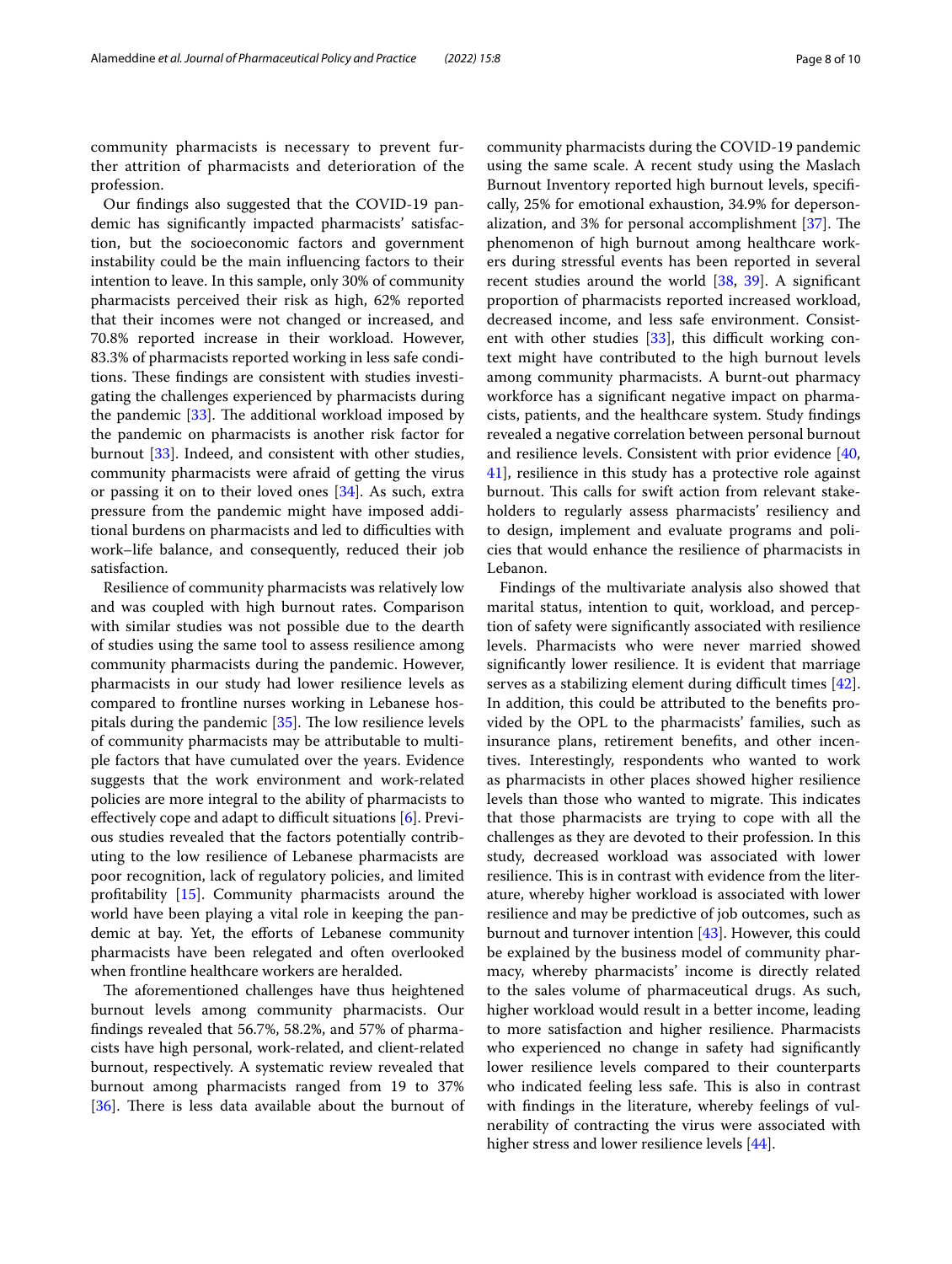# **Limitations**

The current study has a number of shortcomings that are worth mentioning. First, the cross-sectional nature of the study only supports the establishment of associations but not causality which would require more rigorous methodologies. Second, we did not use random sampling; instead, the questionnaire was sent to all community pharmacists providing an equal opportunity for all to participate. As such, it cannot be ascertained that respondents were not diferent from non-respondents. Third, although the questionnaire was pilot tested, there remains the possibility that some of the questions may not have been fully understood by the pharmacists.

# **Conclusion**

Community pharmacists have experienced changes to their practice during the global COVID-19 pandemic. Community pharmacists in Lebanon have relatively low resilience, high burnout levels, and were challenged by increased workload, reduced income, and risk of infection. These factors coupled with the difficult circumstances in the country contributed to their job dissatisfaction and increased their turnover intention. Pharmacy stakeholders have a crucial obligation to review and upscale the business model of community pharmacies and to improve the working conditions of pharmacists. Pharmacy stakeholders should regularly assess the resilience of community pharmacists and implement efective interventions for enhancing their job satisfaction and well-being especially at times of public health crisis.

#### **Acknowledgements**

The authors wish to extend deep gratitude to all participants who took time to contribute to this study. The authors are also indebted to Iman Al Saadi for her support with data collection.

#### **Authors' contributions**

MAH and MA co-led the conceptualization and design of this study, analyzed and interpreted the results. MAH, MA, and KBK critically contributed to the write up of this manuscript. All authors read and approved the fnal manuscript.

#### **Funding**

This research did not receive any specifc grant from funding agencies in the public, commercial, or not-for-proft sectors.

#### **Availability of data and materials**

The data sets generated and/or analysed during the current study are not publicly available due privacy and ethical restrictions but are available from the corresponding author on reasonable request.

#### **Declarations**

#### **Ethics approval and consent to participate**

Ethical approval was obtained from the Institutional Review Board of the researcher's academic institution (2020-H-0067-P-R-0406). Participants were asked to electronically sign the consent form before flling the questionnaire.

#### **Consent for publication**

Not applicable.

# **Competing interests**

The authors declare that they have no competing interests.

#### **Author details**

<sup>1</sup> College of Health Sciences, University of Sharjah, Sharjah, United Arab Emirates. <sup>2</sup> College of Medicine, Mohammed Bin Rashid University of Medicine and Health Sciences, Dubai Health Care City, Dubai, United Arab Emirates. 3 <sup>3</sup> Department of Health Management and Policy, Faculty of Health Sciences, American University of Beirut, Riad El Solh, Beirut, Lebanon. <sup>4</sup> Department of Pharmaceutical Sciences, Faculty of Pharmacy, Beirut Arab University, Beirut, Lebanon.

Received: 24 August 2021 Accepted: 19 January 2022 Published online: 28 January 2022

## **References**

- <span id="page-8-0"></span>1. Cadogan CA, Hughes CM. On the frontline against COVID-19: community pharmacists' contribution during a public health crisis. Res Social Adm Pharm. 2021;17(1):2032–5.<https://doi.org/10.1016/j.sapharm.2020.03.015>.
- <span id="page-8-1"></span>2. Austin Z, Gregory P. Resilience in the time of pandemic: the experience of community pharmacists during COVID-19. Res Social Adm Pharm. 2021;17(1):1867–75. <https://doi.org/10.1016/j.sapharm.2020.05.027>.
- <span id="page-8-2"></span>3. Ali E, Thulasika P, Sarah A, Cindy T. Pharmacists and COVID-19. J Pharm Policy Pract. 2020;13:36. <https://doi.org/10.1186/s40545-020-00241-3>.
- <span id="page-8-3"></span>4. International Pharmacy Federation. Covid-19 information hub 2020. [https://www.fp.org/coronavirus.](https://www.fip.org/coronavirus) Accessed 2 Apr 2021.
- <span id="page-8-4"></span>5. Elbeddini A, Wen CX, Tayefehchamani Y, To A. Mental health issues impacting pharmacists during COVID-19. J Pharm Policy Pract. 2020;13(1):1–6. [https://doi.org/10.1186/s40545-020-00252-0.](https://doi.org/10.1186/s40545-020-00252-0)
- <span id="page-8-5"></span>6. Gregory PA, Austin Z. COVID-19: How did community pharmacies get through the frst wave? Can Pharm J. 2020;153(5):243–51. [https://doi.org/](https://doi.org/10.1177/1715163520945741) [10.1177/1715163520945741](https://doi.org/10.1177/1715163520945741).
- <span id="page-8-6"></span>7. Lange M, Joo S, Couette P-A, de Jaegher S, Joly F, Humbert X. Impact on mental health of the COVID-19 outbreak among community pharmacists during the sanitary lockdown period. Ann Pharm Fr. 2020;78(6):459–63. [https://doi.org/10.1016/j.pharma.2020.09.002.](https://doi.org/10.1016/j.pharma.2020.09.002)
- <span id="page-8-7"></span>8. Welp A, Meier LL, Manser T. Emotional exhaustion and workload predict clinician-rated and objective patient safety. Front Psychol. 2014;5:1573. <https://doi.org/10.3389/fpsyg.2014.01573>.
- <span id="page-8-8"></span>9. Al M'amari Q, Sharour LA, Al Omari O. Fatigue, burnout, work environment, workload and perceived patient safety culture among critical care nurses. Br J Nurs. 2020;29(1):28–34. [https://doi.org/10.12968/bjon.2020.](https://doi.org/10.12968/bjon.2020.29.1.28) [29.1.28.](https://doi.org/10.12968/bjon.2020.29.1.28)
- <span id="page-8-9"></span>10. Windle G. What is resilience? A review and concept analysis. Rev Clin Gerontol. 2011;21(2):152–69. [https://doi.org/10.1017/S09592598100004](https://doi.org/10.1017/S0959259810000420) [20](https://doi.org/10.1017/S0959259810000420).
- <span id="page-8-10"></span>11. Huang L, Wang Y, Liu J, Ye P, Cheng B, Xu H, et al. Factors associated with resilience among medical staff in radiology departments during the outbreak of 019 novel coronavirus disease (COVID-19): a cross-sectional study. Med Sci Monit. 2020. <https://doi.org/10.12659/MSM.925669>.
- 12. Labrague LJ, Santos JAA De los. COVID-19 anxiety among front-line nurses: predictive role of organisational support, personal resilience and social support. J Nurs Manag. 2020;28(7):1653–61. [https://doi.org/10.](https://doi.org/10.1111/jonm.13121) [1111/jonm.13121](https://doi.org/10.1111/jonm.13121)
- <span id="page-8-11"></span>13. Yörük S, Güler D. The relationship between psychological resilience, burnout, stress, and sociodemographic factors with depression in nurses and midwives during the COVID-19 pandemic: a cross-sectional study in Turkey. Perspect Psychiatr Care. 2020;57(1):390–8. [https://doi.org/10.](https://doi.org/10.1111/ppc.12659) [1111/ppc.12659](https://doi.org/10.1111/ppc.12659).
- <span id="page-8-12"></span>14. The Guardian. 'There is no hope': the slow disintegration of Lebanon 2020. [https://www.theguardian.com/world/2020/oct/11/there-is-no](https://www.theguardian.com/world/2020/oct/11/there-is-no-hope-the-slow-disintegration-of-lebanon) [hope-the-slow-disintegration-of-lebanon](https://www.theguardian.com/world/2020/oct/11/there-is-no-hope-the-slow-disintegration-of-lebanon). Accessed 15 Jun 2021.
- <span id="page-8-13"></span>15. Alameddine M, Bou-Karroum K, Kassas S, Hijazi MA. A profession in danger: Stakeholders' perspectives on supporting the pharmacy profession